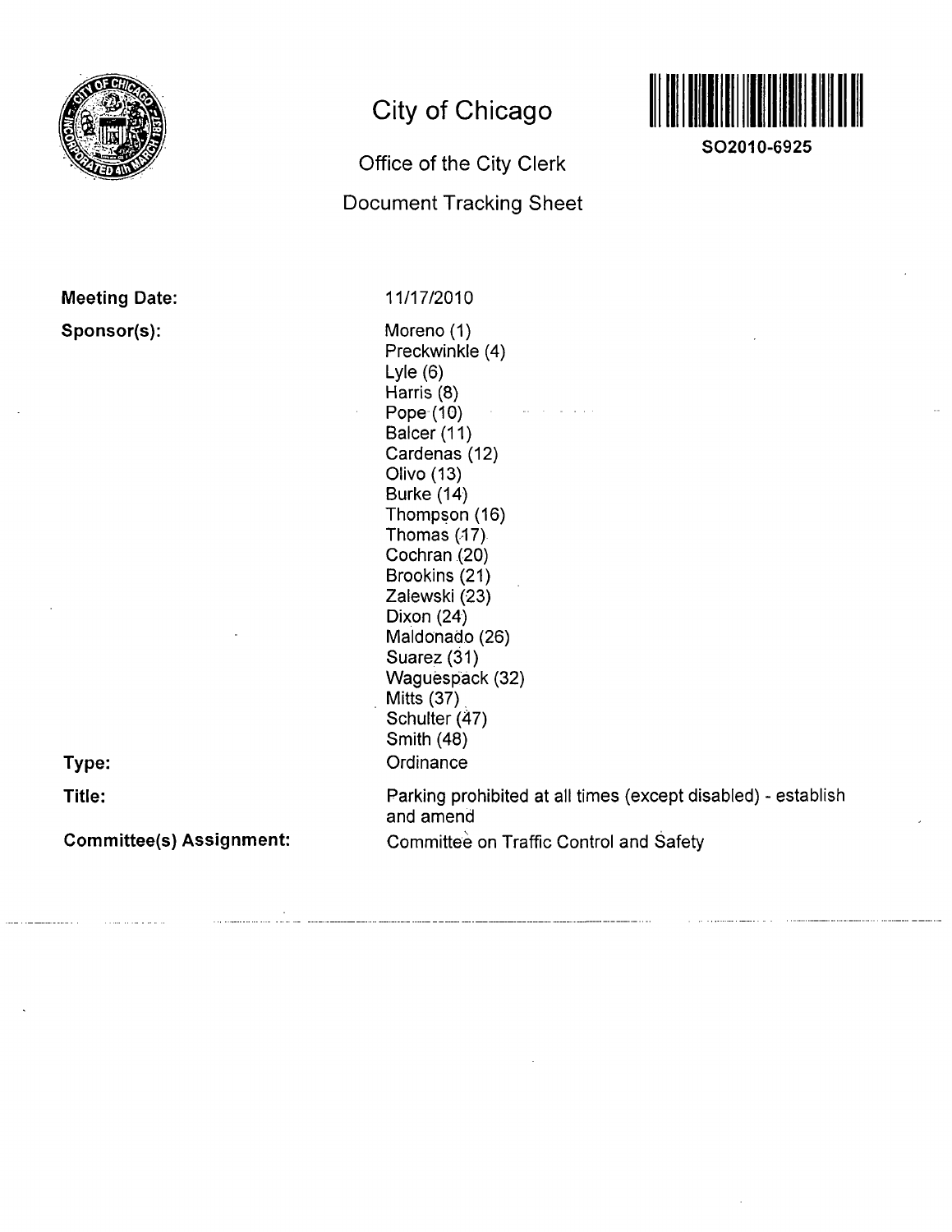# **AMEND - PARKING PROHIBITED AT ALL TIMES, DISABLED**

# **BE IT ORDAINED BY THE CITY COUNCIL OF THE CITY OF CHICAOG:**

SECTION 1.

Removal of Disabled #32689 for 2654 W. Thomas St. (PO2010-6018)  $(1<sup>st</sup> Ward);$ 

#### SECTION 2.

Removal of Disabled #17918 for 634 E. 50'" PI. (PO2010-6030)\  $(4<sup>th</sup> Ward);$ 

#### SECTION 3.

Removal of Disabled #49567 for 9429 S. Prairie Ave. (PO2010-5940)  $(6<sup>th</sup> Ward)$ ;

# SECTION 4.

Removal of Disabled #13130 for 7531 S. Ingleside Ave. (PO2010-5845) (8'" Ward);

SECTION 5.

Removal of Disabled #17277 for 10519 S. Avenue N (PO2010-5909)  $(10^{th}$  Ward);

 $\hat{\boldsymbol{\beta}}$ 

# SECTION 6.

Removal of Disabled #19170 for 3548 S. Lowe Ave. (PO2010-5857)  $(11<sup>th</sup> Ward);$ 

#### SECTION 7.

Removal of Disabled #10494 for 4533 S. Fairfield Ave. (PO2010-5876)  $(12<sup>th</sup> Ward);$ 

#### SECTION 8.

Removal of Disabled #36014 for 3306 W. 38'" PI. (PO2010-5982)  $(12<sup>th</sup> Ward);$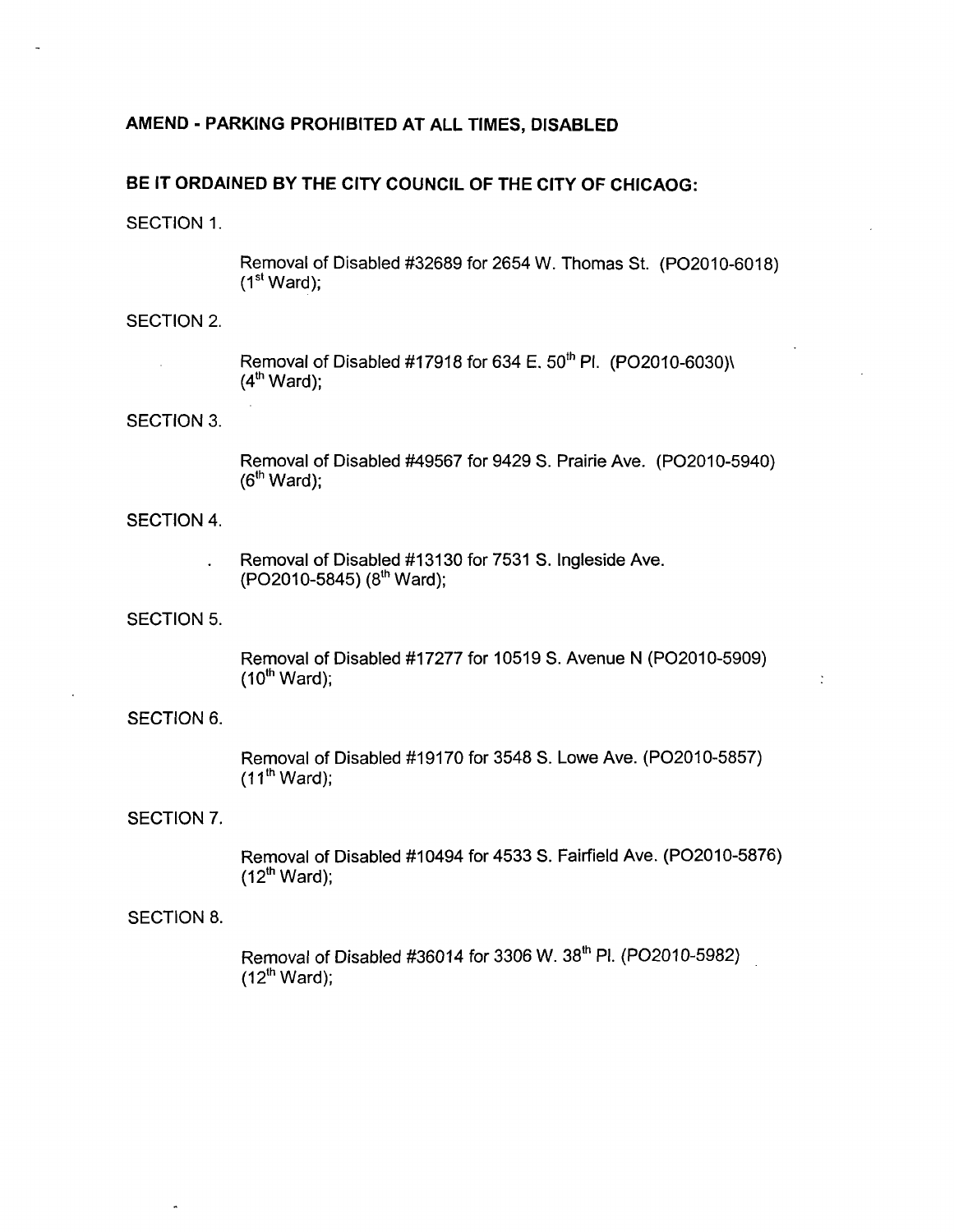# **AMEND - PARKING PROHIBITED AT ALL TIMES, DISABLED - CONT.**

SECTION 9.

Removal of Disabled #35090 for 6135 S. Mayfield (PO2010-6034)  $(13<sup>th</sup> Ward);$ 

SECTION 10.

Removal of Disabled #47831 for 4131 W. 56'" Pl. (PO2010-6036)  $(13<sup>th</sup> Ward);$ 

SECTION 11.

Removal of Disabled #72625 for 3616 W. 60'" PI. (PO2010-5986)  $(13<sup>th</sup> Ward);$ 

SECTION 12.

Removal of Disabled #38737 for 5714 W. 63'" PI. (PO2010-6035)  $(13<sup>th</sup> Ward);$ 

SECTION 13.

Removal of Disabled #10317 for 4754 S. Springfield (PO2010-5870)  $(14<sup>th</sup> Ward);$ 

SECTION 14.

Removal of Disabled #6347 for 6342 S. Morgan St. (PO2010-5930)  $(16<sup>th</sup> Ward);$ 

SECTION 15.

Removal of Disabled #8596 for 5934 S. Sawyer Ave. (PO2010-5931)  $(16<sup>th</sup> Ward);$ 

SECTION 16.

Removal of Disabled #3169 for 7612 S. Emerald St. (POr2010-934)  $(17<sup>th</sup> Ward);$ 

#### SECTION 17

Removal of Disabled #66679 for 4757 S. Paulina (POr2010-914)  $(20<sup>th</sup> Ward);$ 

#### SECTION 18.

Removal of Disabled #11217 for 8322 S. Kerfoot Ave. (PO2010-6023)  $(21<sup>st</sup> Ward);$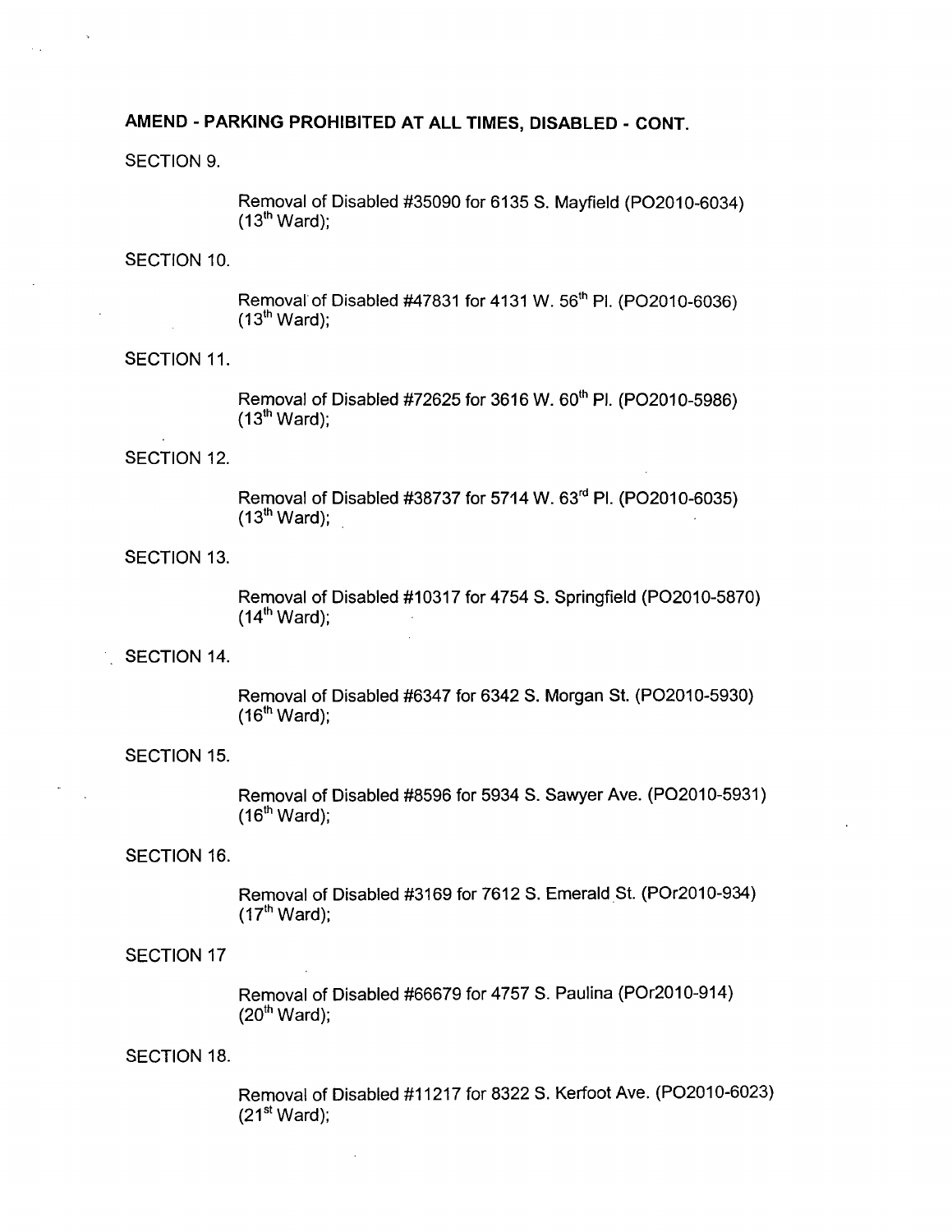# **AMEND - PARKING PROHIBITED AT ALL TIMES, DISABLED - CONT.**

#### SECTION 19.

 $\sim$ 

Removal of Disabled #11808 for 9046 S. Yale Ave. (PO2010-6026)  $(21<sup>st</sup> Ward):$ 

#### SECTION 20.

Removal of Disabled #53504 for 5842 S. Massasoit Ave. (PO2010-6033)  $(23<sup>rd</sup> Ward);$ 

#### SECTION 21.

Removal of Disabled #44025 for 4246 W. Congress Pkwy. (PO2010-5979) (24'" Ward);

#### SECTION 22.

Removal of Disabled #53222 for 2330 S. Troy St. (PO2010-5951)  $(24<sup>th</sup> Ward);$ 

#### SECTION 23.

Removal of Disabled #6789 for 3934 W. 19'" St. (PO2010-6071)  $(24<sup>th</sup> Ward):$ 

#### SECTION 24.

Removal of Disabled #48289 for 2051 N. Drake Ave. (PO2010-5927)  $(26<sup>th</sup> Ward);$ 

#### SECTION 25.

Removal of Disabled #11267 for 1350 N. Lawndale Ave. (PO2010-5924)  $(26<sup>th</sup> Ward)$ ;

 $\overline{\phantom{a}}$ 

#### SECTION 26.

Removal of Disabled #45007 for 3500 W. Pierce Ave. (PO2010-5926)  $(26<sup>th</sup> Ward);$ 

#### SECTION 27.

 $\bar{z}$ 

Removal of Disabled #13258 for 4558 W. Parker (PO2010-5880)  $(31<sup>st</sup> Ward);$